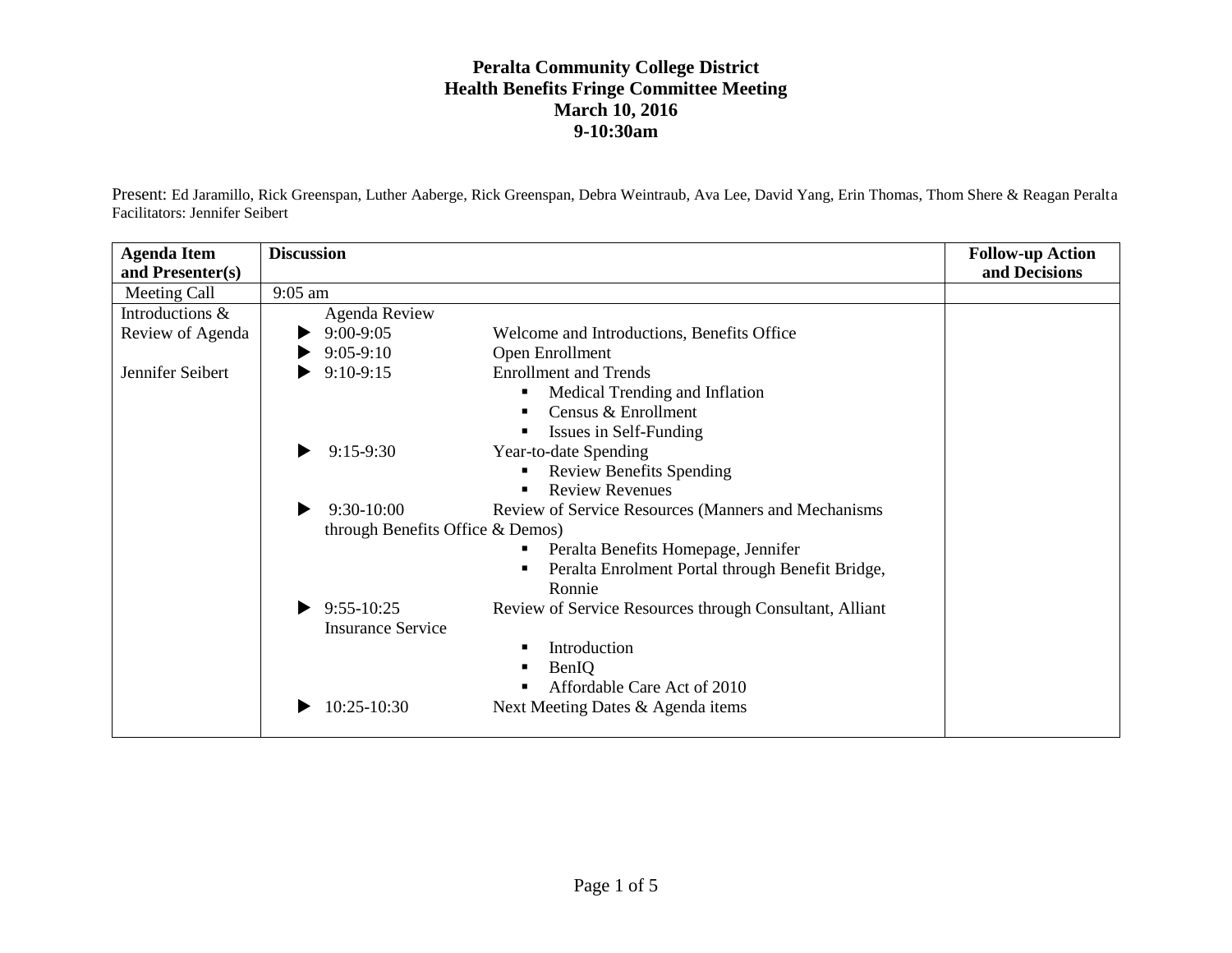| <b>Open Enrollment</b>              | Save the Date: Benefits Fair Scheduled for $5/4 \& 5/5$ throughout the District<br>▶                                                                                                            | Send confirmation      |
|-------------------------------------|-------------------------------------------------------------------------------------------------------------------------------------------------------------------------------------------------|------------------------|
| <b>Communications</b>               | $\triangleright$ Will visit each campus over the two days                                                                                                                                       | dates to PRO for its   |
|                                     | Changes become effective 7 1 16                                                                                                                                                                 | newsletter publication |
| Jennifer Seibert                    | Open enrollment is the annual opportunity to make plan enrollment changes                                                                                                                       |                        |
| Debra Weintraub                     | <b>Claims Balance Statement:</b>                                                                                                                                                                |                        |
|                                     | Mailed from CoreSource to members of our self-funded plan:                                                                                                                                      |                        |
|                                     | Since grandfathered plans are subject to lifetime limits, it was                                                                                                                                |                        |
|                                     | requested that an annual statement be mailed to around open                                                                                                                                     |                        |
|                                     | enrollment time so that affected participants can contemplate a                                                                                                                                 |                        |
|                                     | plan change.                                                                                                                                                                                    |                        |
|                                     |                                                                                                                                                                                                 |                        |
|                                     | Debra wanted to know if it would be clear on the Claims Balance Statement who it applies to<br>and Jennifer clarified that it is clear and applies only to Pre 2004 and grandfathered groups as |                        |
|                                     | defined by the Affordable Care Act. Debra also mentioned that PRO will be issuing their                                                                                                         |                        |
|                                     | newsletter and should she use that dates and times in the presentation for Open Enrollment.                                                                                                     |                        |
|                                     | Jennifer said that she is hopeful that the times will be firm next week. Debra said that she will                                                                                               |                        |
|                                     | put the dates in the newsletter and refer the membership to the Benefits Office for the times of the                                                                                            |                        |
|                                     | events.                                                                                                                                                                                         |                        |
|                                     |                                                                                                                                                                                                 |                        |
| <b>Review Benefits</b>              | There was a discussion about the incurred but not recorded and the not incurred and not                                                                                                         |                        |
| Spending,                           | submitted. Ava wanted to have two separate totals. Jennifer clarified that the                                                                                                                  |                        |
| <b>Fiscal Year 2015-</b>            | incurred but not recorded (IBNR) total represented claims that we know about that<br>$\bullet$                                                                                                  |                        |
| 2016                                | haven't been paid to date and                                                                                                                                                                   |                        |
|                                     |                                                                                                                                                                                                 |                        |
| Jennifer Seibert                    | not incurred and not submitted column of the report has no total and is represented by a<br>"?" because it represents unknown claims yet to be incurred or filed.                               |                        |
| <b>Rick Greenspan</b>               |                                                                                                                                                                                                 |                        |
| Ava Lee                             | Jennifer also asked Luther if reporting this figure has any significance and he said that it does                                                                                               |                        |
|                                     | because it reports/records the claims out there to be paid. At this point. Ava was satisfied with<br>the conversation and responses.                                                            |                        |
| <b>Significant</b>                  | There was a discussion around the number of retiree that are over 65 that are not Medicare                                                                                                      | Debra was going to     |
| <b>Expenses:</b>                    | Coordinated. Debra wanted to know if these were new people and Jennifer clarified that these                                                                                                    | recommend a            |
| <b>Medicare</b>                     | are not new and are all over 65. Ed wanted to know if people can now opt out of enrolling in                                                                                                    | volunteer caller from  |
|                                     |                                                                                                                                                                                                 | <b>PRO</b>             |
|                                     | Medicare and Jennifer replied no and confirmed that all of the people not coordinated are all                                                                                                   |                        |
| Jennifer Seibert<br>Debra Weintraub | Pre 2012 Retirees. Jennifer asked Debra if she had anyone that could assist in the calling of                                                                                                   |                        |
| Ed Jaramillo                        | these Retirees that are not coordinated with Medicare.                                                                                                                                          |                        |
|                                     |                                                                                                                                                                                                 |                        |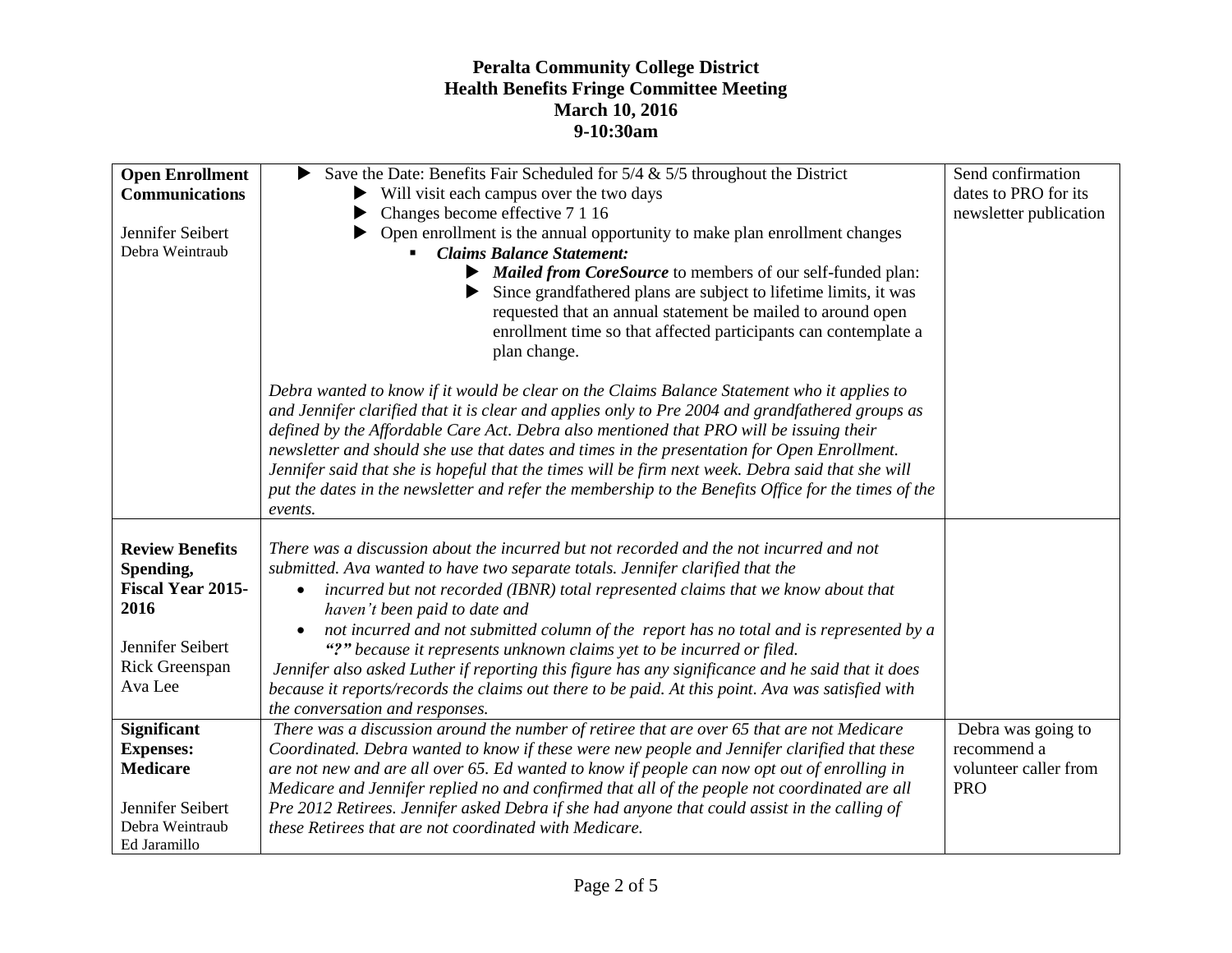| <b>Significant</b><br><b>Expenses:</b><br>Provider<br><b>Contracts</b>                                                | <b>Blue Cross Network Statistics</b><br>How many providers are in California<br>Comparison of network service providers (Hospitals and Specialists) from Jan<br>2015 v Jan 2015                                                                                                                                                                                                                                                                                                                                                                                                                                                                                                                                                                                                                                                                                                                                                                                                                                                                                                                                                                                                                                                                                                                                                                                                                                                                          |                                |                     |  |  |
|-----------------------------------------------------------------------------------------------------------------------|----------------------------------------------------------------------------------------------------------------------------------------------------------------------------------------------------------------------------------------------------------------------------------------------------------------------------------------------------------------------------------------------------------------------------------------------------------------------------------------------------------------------------------------------------------------------------------------------------------------------------------------------------------------------------------------------------------------------------------------------------------------------------------------------------------------------------------------------------------------------------------------------------------------------------------------------------------------------------------------------------------------------------------------------------------------------------------------------------------------------------------------------------------------------------------------------------------------------------------------------------------------------------------------------------------------------------------------------------------------------------------------------------------------------------------------------------------|--------------------------------|---------------------|--|--|
|                                                                                                                       |                                                                                                                                                                                                                                                                                                                                                                                                                                                                                                                                                                                                                                                                                                                                                                                                                                                                                                                                                                                                                                                                                                                                                                                                                                                                                                                                                                                                                                                          | <b>January 2015</b>            | <b>January 2016</b> |  |  |
| Jennifer Seibert                                                                                                      | Hospitals                                                                                                                                                                                                                                                                                                                                                                                                                                                                                                                                                                                                                                                                                                                                                                                                                                                                                                                                                                                                                                                                                                                                                                                                                                                                                                                                                                                                                                                | 399                            | 399                 |  |  |
|                                                                                                                       | Specialists                                                                                                                                                                                                                                                                                                                                                                                                                                                                                                                                                                                                                                                                                                                                                                                                                                                                                                                                                                                                                                                                                                                                                                                                                                                                                                                                                                                                                                              | 71,156                         | 72,942              |  |  |
|                                                                                                                       | Jennifer was responding to Abigail's request from the last meeting with these statistics. She<br>noted that while the total number of hospitals are the same there are more specialists in network.<br>Rick wanted to know when Anthem Blue Cross terminates a contract with a provider<br>$\bullet$<br>does a letter, as presented, go out to the people affected. Jennifer replied that such a<br>letter would be communicated to the insured member using those providers.                                                                                                                                                                                                                                                                                                                                                                                                                                                                                                                                                                                                                                                                                                                                                                                                                                                                                                                                                                            |                                |                     |  |  |
| <b>Service</b>                                                                                                        | Service Resources-                                                                                                                                                                                                                                                                                                                                                                                                                                                                                                                                                                                                                                                                                                                                                                                                                                                                                                                                                                                                                                                                                                                                                                                                                                                                                                                                                                                                                                       | <b>PCCD Benefits Home Page</b> |                     |  |  |
| <b>Resources</b><br><b>PCCD Benefits</b><br><b>Home Page</b><br>Jennifer Seibert<br>Rick Greenspan<br>Debra Weintraub | There was a discussion about the ease of access for plan information/specs on the Benefits Office<br>homepage. Debra feels that you have to look through large amounts of information for basic<br>facts that should be available and easily accessed. She would like to see more access directly to<br>specific plans and information. She used UHC Vision as an example and Jennifer showed how to<br>use the search bar on the Benefits Office web page. Jennifer performed a UHC vision search and<br>Spectera vision displayed along with lots of other vision resources. Debra pointed out that this is<br>exactly what she is referring to. We are looking for UHC Vision and Spectera was found along<br>with a lot of other information. Jennifer pointed out that this was a branding issue. Rick added<br>that he wants to see links specific to Active and Retired employees as we had in the past when<br>PSW was the Consultant. Jennifer added that Rick had requested insurance contact information<br>to be added to the Benefits homepage and while the information might be amongst documents it<br>should be more easily accessed. Since the January meeting, we have added a quick link to the<br>Benefits Office webpage. http://web.peralta.edu/benefits/files/2016/01/Important-References-<br>and-Resources-docx-jan-2016.pdf<br>After showing the quick link Rick requested that it be moved closer to the top of the webpage. |                                |                     |  |  |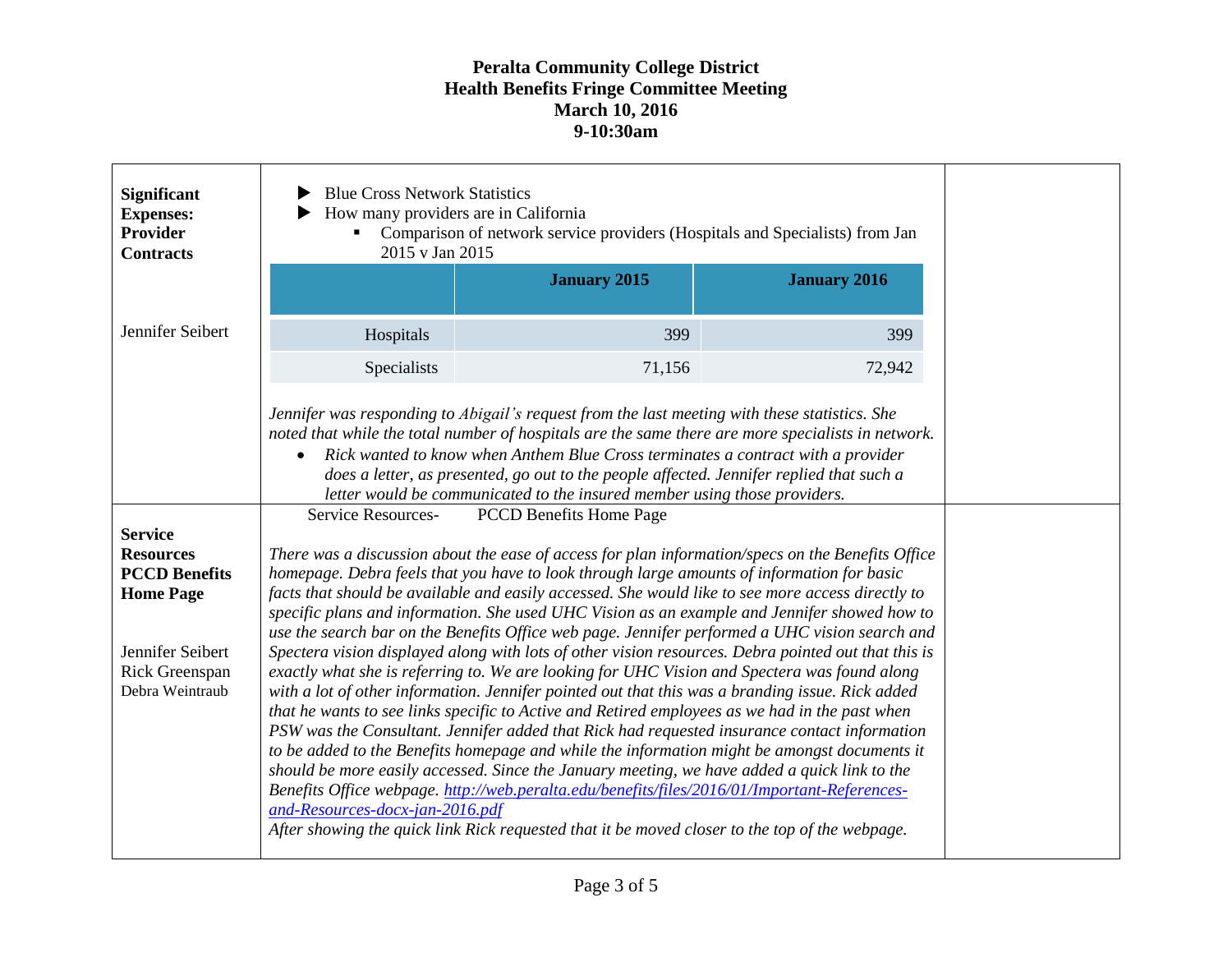| <b>Benefit Bridge</b>  | Ronnie Roberts, Staff Assistant reviewed the navigation of Benefit Bridge. Gave a demonstration                                                                                                                                                                                                                                                                                                                                                                                                                                                                                                                         |  |  |
|------------------------|-------------------------------------------------------------------------------------------------------------------------------------------------------------------------------------------------------------------------------------------------------------------------------------------------------------------------------------------------------------------------------------------------------------------------------------------------------------------------------------------------------------------------------------------------------------------------------------------------------------------------|--|--|
| Navigation-            | on how to change life insurance.                                                                                                                                                                                                                                                                                                                                                                                                                                                                                                                                                                                        |  |  |
| <b>Ronnie Roberts,</b> |                                                                                                                                                                                                                                                                                                                                                                                                                                                                                                                                                                                                                         |  |  |
| <b>Benefits Office</b> |                                                                                                                                                                                                                                                                                                                                                                                                                                                                                                                                                                                                                         |  |  |
| <b>Staff Assitant</b>  |                                                                                                                                                                                                                                                                                                                                                                                                                                                                                                                                                                                                                         |  |  |
| Ben-IQ-                | Presented by Reagan Peralta, Account Executive Alliant Employee Benefits                                                                                                                                                                                                                                                                                                                                                                                                                                                                                                                                                |  |  |
| <b>Alliant</b>         | Regan reviewed new interactive access points to be introduced in conjunction with                                                                                                                                                                                                                                                                                                                                                                                                                                                                                                                                       |  |  |
|                        | open enrollment. The new customer service app can be synched to cell phones for                                                                                                                                                                                                                                                                                                                                                                                                                                                                                                                                         |  |  |
| Reagan Peralta         | plan specific information anywhere. Features of the BEN IQ product augments                                                                                                                                                                                                                                                                                                                                                                                                                                                                                                                                             |  |  |
|                        | information on the District informational homepage and the Keenan Benefit Bridge                                                                                                                                                                                                                                                                                                                                                                                                                                                                                                                                        |  |  |
|                        | Enrollment portal. Other features:                                                                                                                                                                                                                                                                                                                                                                                                                                                                                                                                                                                      |  |  |
|                        | Mobile app for employees and<br>$\circ$                                                                                                                                                                                                                                                                                                                                                                                                                                                                                                                                                                                 |  |  |
|                        | their dependents                                                                                                                                                                                                                                                                                                                                                                                                                                                                                                                                                                                                        |  |  |
|                        | Benefits information and messaging<br>$\circ$                                                                                                                                                                                                                                                                                                                                                                                                                                                                                                                                                                           |  |  |
|                        | Simple to navigate user interface<br>$\circ$                                                                                                                                                                                                                                                                                                                                                                                                                                                                                                                                                                            |  |  |
|                        | Comprehensive reporting analytics<br>$\circ$                                                                                                                                                                                                                                                                                                                                                                                                                                                                                                                                                                            |  |  |
|                        | Available for iPhone and Android<br>$\circ$                                                                                                                                                                                                                                                                                                                                                                                                                                                                                                                                                                             |  |  |
|                        | Rick wanted to know if this mobile app will be available to employee and their dependents or just<br>the employees and Reagan assured him that employees and dependents will have access.<br>Debra wanted to know if the app will be specific for each plan and Reagan confirmed that it will.<br>Reagan demonstrated the use of the app by playing a video and offered the employer key to<br>access the application.<br>Employer Key: peralta<br>Jennifer confirmed that this mobile app will be available and information current for use at the<br>start of Open Enrollment for plan changes Fiscal year 2016-2017. |  |  |
| Final questions        | None                                                                                                                                                                                                                                                                                                                                                                                                                                                                                                                                                                                                                    |  |  |